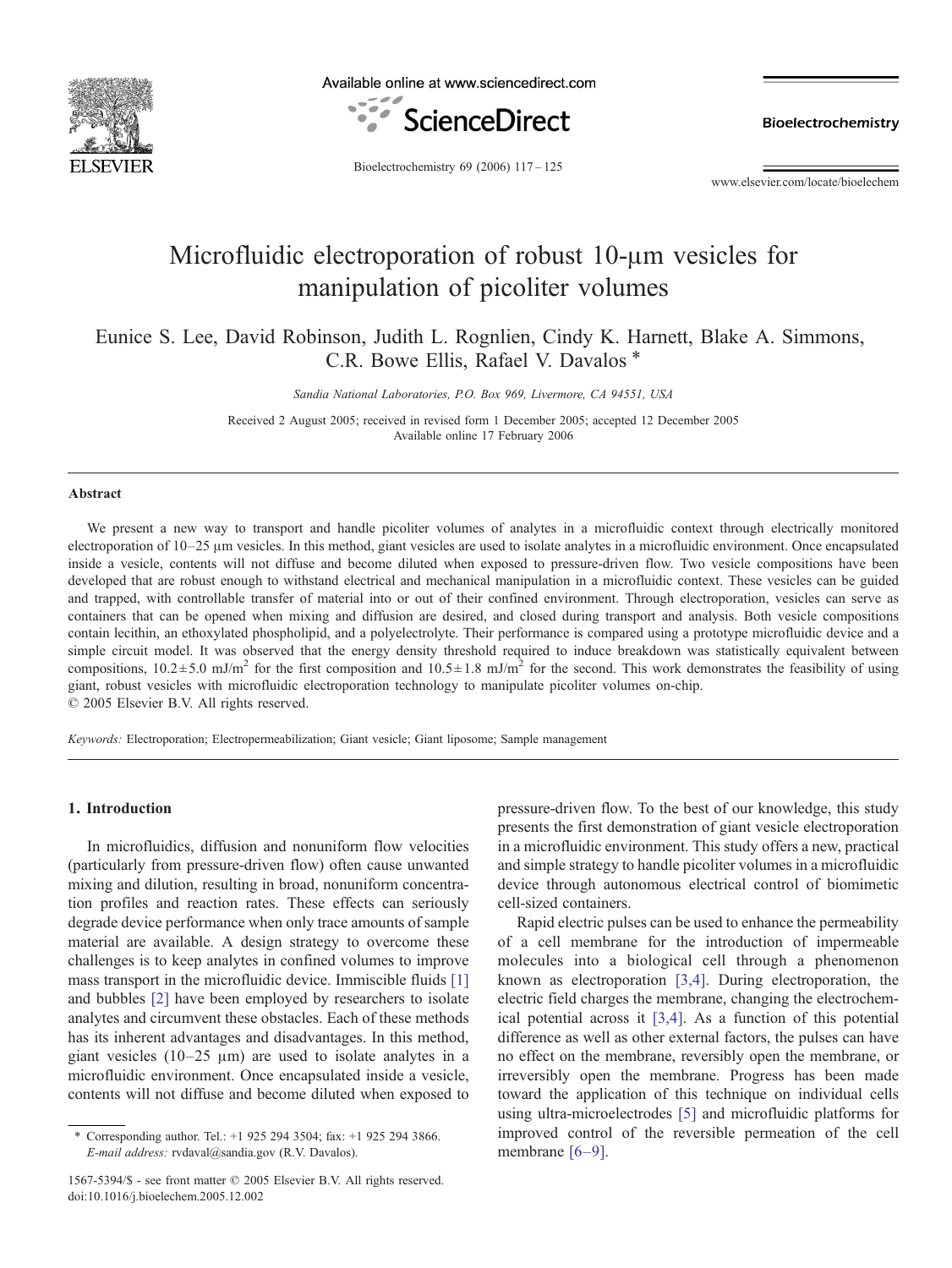Giant vesicles (10–25 μm diameter) are of recent interest to explore the rapid chemical kinetics of molecules within a confined nanoenvironment because of their relatively large size and their artificial phospholipid membrane, which closely resembles the membranes of living cells [\[10](#page-8-0)–12]. Researchers have demonstrated the utility of giant lipid vesicles through off-chip manipulation techniques such as micro-injection with borosilicate microneedles [10–[12\]](#page-8-0) and optical trapping with focused laser beams [\[13\].](#page-8-0) Analytes can be loaded into or out of vesicles by electroporation as well, as demonstrated with patch clamp systems [10–[12\]](#page-8-0) and with micromanipulatorcontrolled ultramicroelectrodes [10–[12\]](#page-8-0) in non-microfluidic environments.

Various preparation methods of giant vesicles have been reported, including electroformation [14–[17\],](#page-8-0) the evaporation of a nonaqueous lipid solution, film hydration, and dispersal in an aqueous buffer [\[18,19\]](#page-8-0). We have found previous preparations unsuitable for our microfluidic applications due to problems with reproducibility and vesicle strength under electrical and/or mechanical stress. In this paper, we describe two improved preparation schemes of giant vesicles that we have developed that can withstand electrical and mechanical manipulation in microfluidic devices, and we compare their performance as they are integrated into a prototype platform. These two methods produced a larger fraction of vesicles containing analytes, such as dye, compared to previous published methods [\[18,19\]](#page-8-0).

The combination of giant robust vesicles with electricallymonitored electroporation is the first step towards a microfluidic platform in which samples are autonomously moved and manipulated through a number of sample loading stations, guided only by electrical feedback. These manipulations include loading analyte into the vesicle, transporting the vesicle between loading stations, releasing analyte from the vesicle, and even fusing of vesicles to combine encapsulated analytes [\[20\]](#page-8-0) all while overcoming many of the unwanted effects associated with microfluidics. While many of these tasks remain to be demonstrated in order to integrate all of these functions and overcome the limits of pressure-driven flow, we have shown that several of the key steps are achievable.

## 2. Experimental and analytical methods

## 2.1. Materials

Three lipids were used: 1,2-Dioleoyl-sn-Glycero-3-Phosphoethanolamine-N-[Methoxy(Polyethylene glycol)-2000] (Ammonium Salt) (PEGDOPE), L-α-phosphatidylcholine (Soy—95%) (Lecithin), and 1,2-distearoyl-sn-Glycero-3- Phosphoethanolamine (PEGDSPE) (Avanti Polar Lipids, Inc., Alabaster, AL). Alexa Fluor 488 carboxylic acid, succinimidyl ester dye was used to visually verify electroporation (Molecular Probes, Inc., Invitrogen Detection Technologies, Eugene, OR). Other materials were purchased from Aldrich (Sigma-Aldrich Corp., St. Louis, MO). Poly (tetrapropylammonium acrylate) was prepared by adding one equivalent of 0.5 M tetrapropylammonium hydroxide to  $M_{\rm w}$ 16,000 poly(acrylic acid) and removing water under vacuum. 0.4 M poly(Me<sub>4</sub>N acrylate) was prepared similarly.  $(Pr_4N)_2$ glutarate is prepared by hydrolyzing glutaric anhydride with tetrapropylammonium hydroxide. 75 mM  $(Me_4N)$  glutarate was made by adding 114 mg of glutaric anhydride to 12.6 mL DI water, then adding 0.72 mL of tetramethylammonium hydroxide, then titrating to pH 7 with the addition of glutaric anhydride.

## 2.2. First giant vesicle preparation method-PEGDOPE: lecithin

To develop vesicles that are robust enough to withstand a microfluidic environment, preparation methods were developed by modifying Yamashita's method [\[19\].](#page-8-0) Initially, a 50 mM lipid stock solution was made by adding 10 mg PEGDOPE and 160 mg lecithin (1: 50 PEGDOPE:lecithin) to 2 mL filtered chloroform. A stock dye solution was prepared by adding 1 mL DI water to a vial containing 1 mg (subsequently hydrolyzed) succinimidyl Alexa Fluor 488 carboxylate dye. 120 μL of 1:50 PEGDOPE:lecithin stock solution was then combined with 1.2 μL of the dye stock solution.

100 mg poly(tetrapropylammonium acrylate) was added to 3.2 mL filtered chloroform to make a stock polyelectrolyte solution.

20 μL PEGDOPE–lecithin–dye solution was pipetted into a 4-mL vial, and 1 μL of polyelectrolyte solution was then added.

The chloroform was evaporated by gently blow drying under a nitrogen stream. The open vial was placed under vacuum overnight at room temperature to completely evaporate the chloroform.

After drying, 2 μL DI water was added as a drop on the sidewall of the vial. The vial was capped and placed in a 37 °C oven for 10 min, forming a hydrated film. A capped vial of filtered 75 mM ( $Pr_4N$ )<sub>2</sub> glutarate in water was also heated at 37 °C for ten minutes.

The vials were then removed from the oven, and 1 mL of 75 mM  $(Pr_4N)_2$  glutarate was pipetted into the vial of lipid– dye–polyelectrolyte solution. The capped vial was incubated at 37 °C for 1 h.

# 2.3. Second giant vesicle preparation method—PEGDSPE : lecithin

Initially, a 50 mM lipid stock solution was made by adding 10 mg PEGDSPE and 160 mg lecithin (1: 50 PEGDSPE: lecithin) to 2 mL filtered ethanol. A stock dye solution was prepared by adding 1 mL DI water to a vial containing 1 mg (subsequently hydrolyzed) succinimidyl Alexa Fluor 488 carboxylate dye. 120 μL of 1: 50 PEGDSPE:lecithin stock solution was then combined with 1.2 μL of the dye stock solution.

20 μL PEGDSPE–lecithin–dye solution was pipetted into a 4-mL vial, and 10 μL polyelectrolyte solution, 0.4 M poly (Me4N acrylate) in ethanol, was then added to the vial. The ethanol was evaporated by gently blow drying under a nitrogen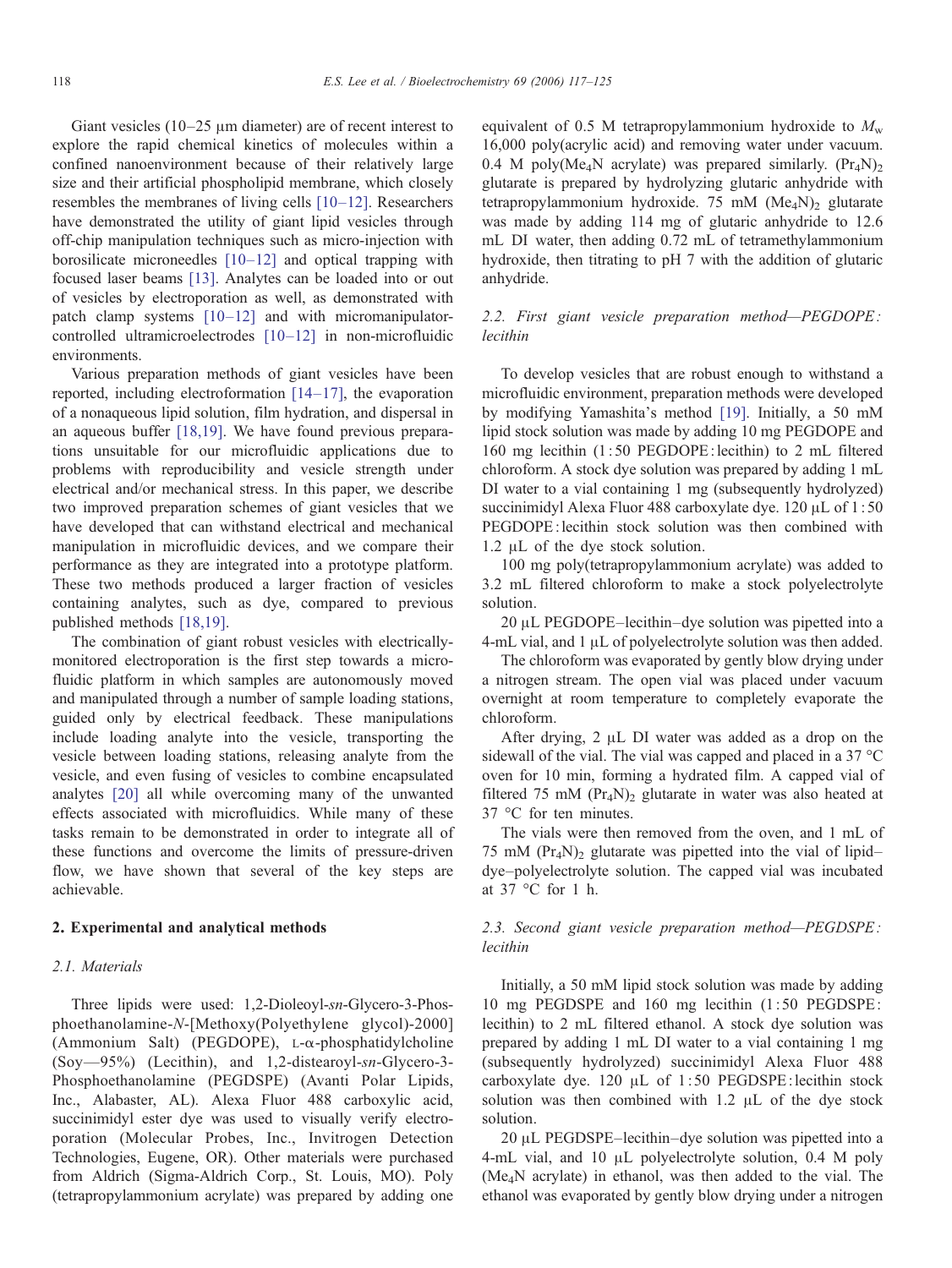stream. The open vial was placed under vacuum overnight at room temperature to completely evaporate the chloroform.

After drying, 2 μL DI water was added as a drop on the sidewall of the vial. The vial was capped and placed in a 37 °C oven for 10 min, forming a hydrated film. A capped vial of filtered 75 mM Me<sub>4</sub>N glutarate was also heated at 37 °C for ten minutes.

The vial was then removed from the oven, and 1 mL of 75 mM Me4N glutarate was pipetted into the vial of lipid– dye–polyelectrolyte solution. The capped vial was incubated at 37 °C for 2 h.

#### 2.4. Microfluidic electroporation technology

We have developed a prototype microfluidic platform utilizing a four-electrode geometry to deliver and sense electric pulses. With this configuration, it is possible to immobilize individual vesicles on low-pressure ports, electrochemically open and close them, and monitor their porosity by measuring electrical current passing through the vesicle walls. The test platform (Fig. 1(A,B)) consists of two fluidic chambers (outfitted with electrodes) that are interconnected through a pore using standard silicon microfabrication technology [\[7,8,21\].](#page-8-0) The platform incorporates a replaceable silicon chip with a supported  $1 \times 1$  mm, 1  $\mu$ m thick dielectric silicon nitride membrane on which a pore (6 μm in diameter) is patterned. The pore edges have abrupt right angles and are typical of edges commonly made in microfluidic designs; edge shape is known to be an important consideration [\[22\]](#page-8-0).

A platinum electrode (Omega Engineering, Inc.) is placed in each of the fluidic chambers, to apply a voltage signal across the vesicle trapped in the test platform, and a silver/ silver chloride (Ag/AgCl) electrode (In Vivo Metric, Healdsburg, CA) is placed in each of the fluidic chambers to sense the potential difference across the pore. The top chamber is open on top and acts as an inlet port for easy sample introduction using a pipette, and the bottom chamber is optically transparent for visual inspection using an inverted microscope. The two chambers are then filled with conductive solutions, and an aliquot of vesicles can then be introduced into the top chamber by simply using a pipette. In this configuration, hydrostatic pressure is applied as suction through a hand-controlled syringe pump to immobilize a single vesicle on the pore. A pressure transducer (Senstronic USA, San Francisco, CA) is also connected to the test platform, allowing the delivery of electroporation signals to the immobilized giant vesicle at a consistent pressure.

## 2.5. Electrical test and measurement system

The electrical test and measurement system consists of voltage delivery and measurement circuitry, a software-driven system controller (Labview, National Instruments, Austin, TX), a computer-controlled interface card (National Instruments, Austin, TX), and a commercially-purchased pressure transducer (Senstronic USA, San Francisco, CA).

The voltage delivery and measurement circuitry are illustrated in [Fig. 2.](#page-3-0) A dual power supply  $(\pm 15 \text{ V})$  is used to power the electronics. A voltage ramp waveform, developed in Labview, is delivered to the test platform using the platinum electrodes. The output current is measured using an op-amp (OP07c, Texas Instruments) configured as a current-to-voltage converter. The electric potential difference across the pore is measured using the Ag/AgCl electrodes and an instrumentation op-amp (AMP02E, Analog Devices). Using this four-electrode setup, voltage-controlled feedback is implemented using a drive op-amp (OP07c, Texas Instruments) to minimize electrochemical drift in the measured signals. The output voltage  $(V_{\text{out}})$  and current  $(I_{\text{out}})$  are recorded using Labview.



Fig. 1. (A) View of the test platform prior to assembly. The top chamber contains an inlet port for sample introduction and the bottom chamber contains a transparent window for visual inspection using a microscope. (B) Complete view of the assembled test platform. A manual syringe pump is attached to apply negative pressure.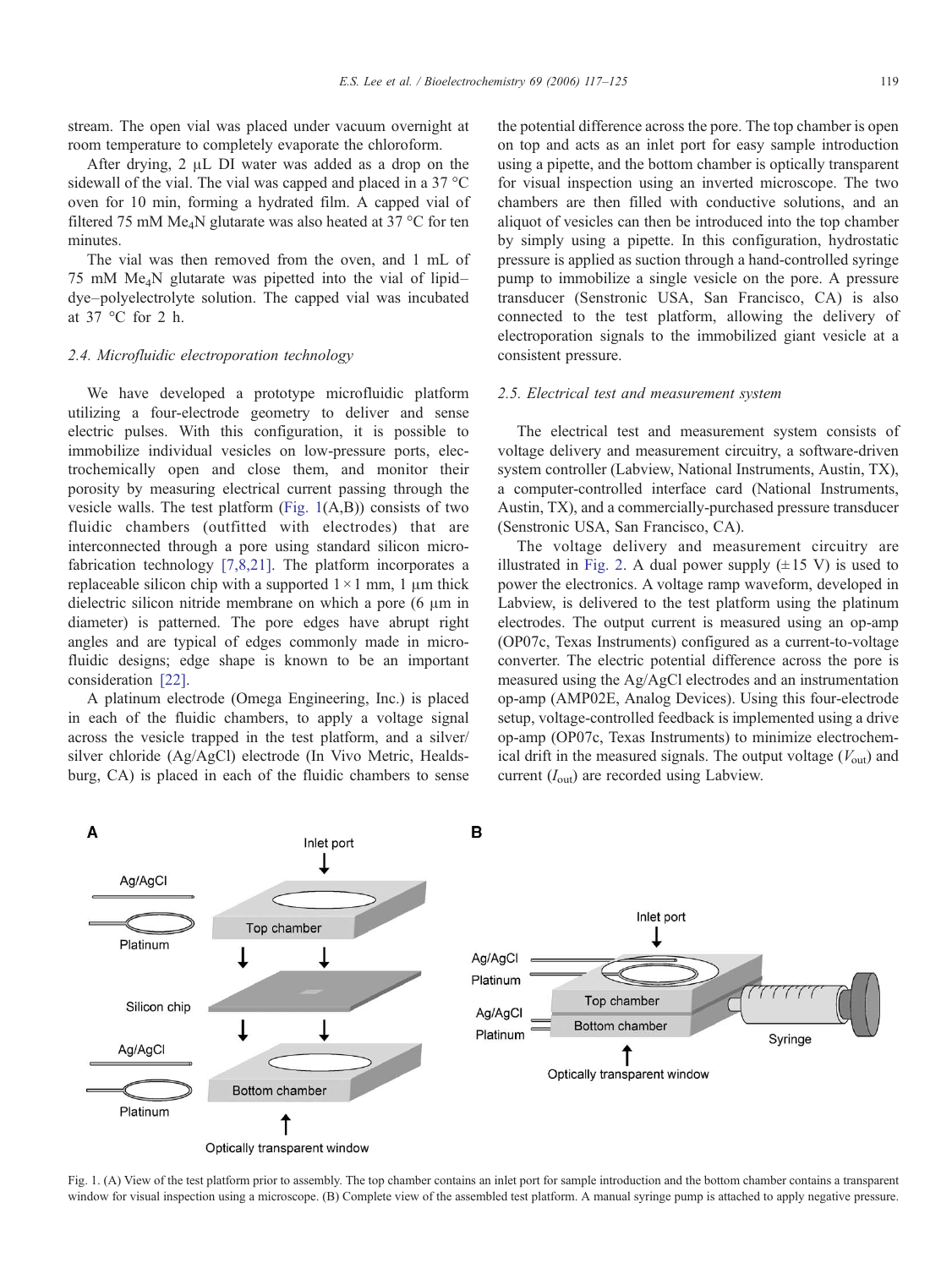<span id="page-3-0"></span>

Fig. 2. Voltage delivery and sensing circuitry.

When a giant vesicle is immobilized on the pore, the vesicle is allowed to sit for 30 s. The applied pressure is then measured using a pressure transducer and recorded prior to voltage delivery using Labview.

## 2.6. Theoretical Model

One method to compare the mechanical and electrical performance of the two vesicle compositions in our microfluidic device is to use the simple and elegant energy-based model of the membrane presented by Evans for aspiration of vesicles with a micropipette [\[23\]](#page-8-0). In this model, the energy stored per unit area of the vesicle membrane,  $T$ , is the sum of the electrical,  $T_{\text{E}}$ , and mechanical,  $T_M$ , energy. Breakdown of the membrane, or the onset of electroporation, occurs when this energy density exceeds a critical threshold. This model assumes applied pressure causes a portion of the vesicle to deform into a hemisphere near the pore while the rest of the vesicle remains spherical [\(Fig. 3\)](#page-4-0). In addition, no chemical adhesion of the vesicle to the surface of the pore occurs in this model. The different components of the energy associated with the vesicle membrane can be expressed as:

$$
T = T_{\rm M} + T_{\rm E} \tag{1}
$$

$$
T_{\rm M} = \frac{\Delta Pr_{\rm p}/2}{1 - r_{\rm p}/r_{\rm v}}\tag{2}
$$

where  $\Delta P$  is the applied pressure across the vesicle membrane,  $r_p$  is the radius of the pore, and  $r_v$  is the radius of the giant vesicle.

$$
T_{\rm E} = \frac{1}{2} C_{\rm s} V_{\rm T}^2 = \frac{1}{2} \frac{\varepsilon \varepsilon_0}{t} V_{\rm T}^2 \tag{3}
$$

where  $C_s$  is the capacitance of the membrane per unit area,  $V_T$  is the transmembrane potential,  $\varepsilon_0$  is the permittivity of free space  $(8.85 \times 10^{-12} \text{ F/m})$ ,  $\varepsilon$  is the relative permittivity of the vesicle membrane and  $t$  is the thickness of the vesicle membrane. In this study, we assumed the values  $\varepsilon = 2.2$  and  $t= 4 \times 10^{-9}$  m, as previously used by Needham [\[12\].](#page-8-0)

To determine  $V<sub>T</sub>$ , a circuit model, shown in [Fig. 3\(](#page-4-0)B), is used to represent our microfluidic device containing an immobilized vesicle. The four-electrode system allows us to neglect the resistive and capacitive effects of the source electrodes. In this analysis the potential drops due to the resistance of the bulk solution and the internal vesicle solution resistance are assumed to be negligible, so only the potential drop across the membranes is considered. The immobilized vesicle itself is modeled such that the circuit path enters the vesicle through one side of the membrane (modeled as a parallel combination of a resistive  $R_{\text{MEM1}}$  and capacitive  $C_{\text{MEM1}}$  component), passes through the intracellular space of the vesicle (represented by a resistive  $R<sub>I</sub>$ element), and exits the vesicle through the other side of the membrane (modeled as another parallel combination of a resistive  $R_{\text{MEM2}}$  and capacitive  $C_{\text{MEM2}}$  component). In parallel with the vesicle is a leak resistance,  $R_{\text{LEAK}}$ . When the vesicle is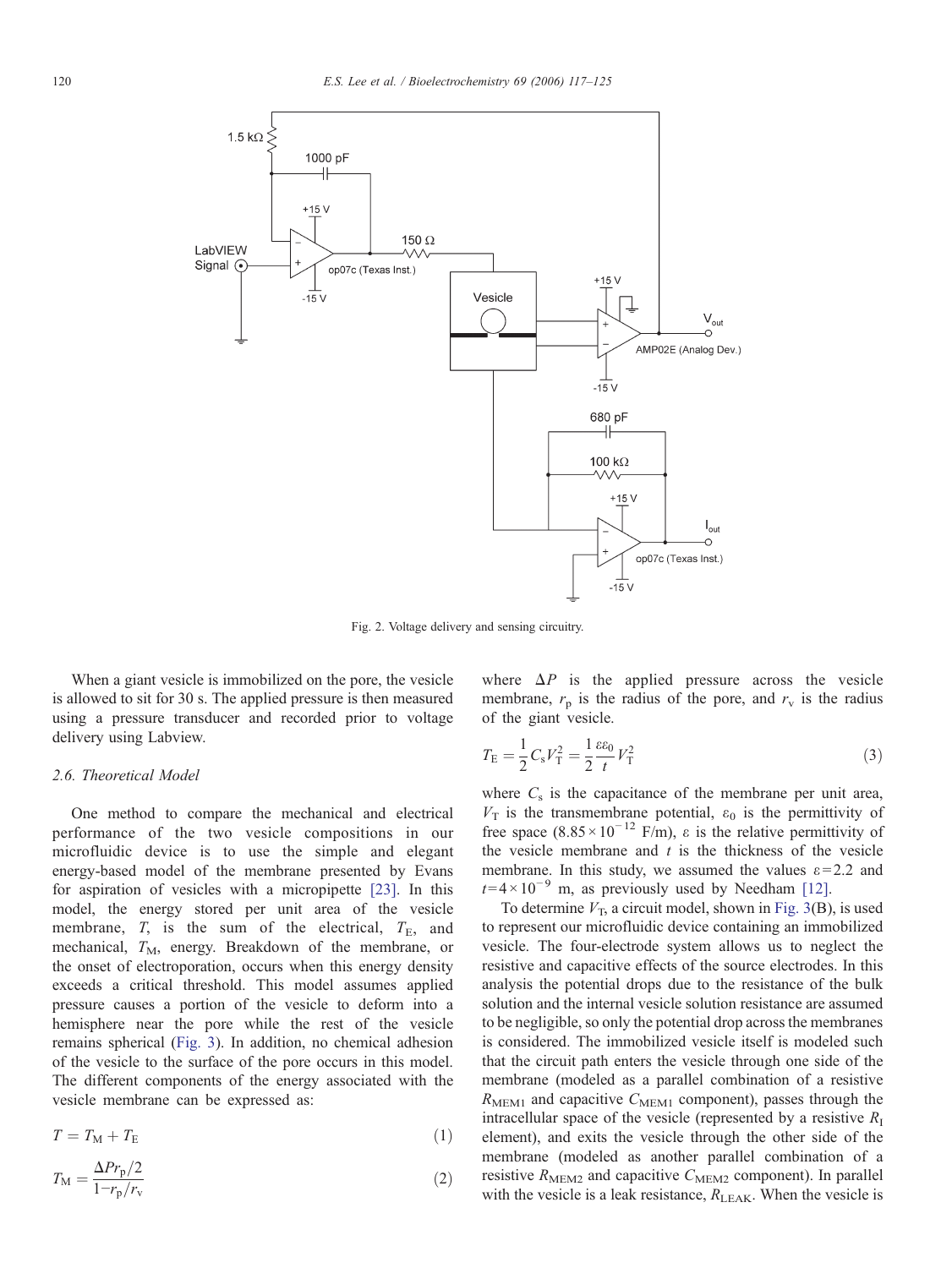<span id="page-4-0"></span>

Fig. 3. (A) Schematic of vesicle trapped on pore. (B) Circuit model of microfluidic device containing an immobilized vesicle on the pore.

exposed to an external voltage,  $V_A$ , such that the energy density exceeds a critical threshold, electroporation takes place. At this point, the switches, SW1 and SW2, close, causing the total resistance of the membrane to decrease due to the parallel addition of the variable resistors,  $R_{\text{ELECT1}}$  and  $R_{\text{ELECT2}}$ . Subsequently, an increase in current can be seen. The transmembrane potential across each of the two membrane areas is represented by  $V_{\text{T1}}$  and  $V_{\text{T2}}$ , which their summation can then be approximated by  $V_A$ , the applied potential.

$$
V_{\rm A} \approx V_{\rm T1} + V_{\rm T2} \tag{4}
$$

Since the surface area of the membrane mated with the pore is much smaller than the surface area of the remaining vesicle and the value of a capacitor is directly proportional to the surface area, the value of  $C_{MEM2}$  is much smaller than the value of  $C_{MEM1}$ . Therefore, the majority of the potential drop will be across the membrane mated with the pore. For this reason, we are interested in calculating the transmembrane potential of the vesicle membrane mated with the pore,  $V_{T2}$ . Following Ohm's Law ( $V=IR$ ), the current through both membranes must be equal.

$$
\frac{V_{\text{T1}}}{R_{\text{MEM1}}} = \frac{V_{\text{T2}}}{R_{\text{MEM2}}} \tag{5}
$$

where  $R_{\text{MEM1}}$  and  $R_{\text{MEM2}}$  can be calculated using the membrane resistivity  $\rho$ , the membrane thickness t, and the surface areas,  $A_1$  and  $A_2$ , of the membranes being permeated. The surface area,  $A_2$ , of the membrane mated with the pore is approximated using  $A_2 \approx 2\pi r_p^2$ . The surface area,  $A_1$ , of the remaining membrane is found using  $A_1 \approx 4\pi r_v^2 - A_2$ . Therefore,

$$
\frac{V_{\text{T1}}}{\rho t / A_1} = \frac{V_{\text{T2}}}{\rho t / A_2} \tag{6}
$$

$$
V_{\rm T1} = V_{\rm T2} \frac{A_2}{A_1} \tag{7}
$$

Finally,  $V_{T2}$ , can be calculated using Eqs. (4) and (7):

$$
V_{\text{T2}} \approx \frac{V_{\text{A}}}{1 + \frac{A_2}{A_1}}\tag{8}
$$

From Eqs.  $((1)–(8))$ , we can obtain a value for the total stress, T, on the vesicle as a function of the applied voltage, pressure and vesicle radius.

$$
T = \frac{1}{2} \frac{\varepsilon \varepsilon_0}{t} \left( \frac{V_A}{1 + \frac{r_{\rm p}^2}{2r_{\rm v}^2 - r_{\rm p}^2}} \right)^2 + \frac{\Delta Pr_{\rm p}/2}{(1 - r_{\rm p}/r_{\rm v})}
$$
(9)

This model allows us to quantitatively compare the mechanical and electrical properties of different size vesicles. This model holds when  $r_p$  is less than  $r_v$ . This equation is used rather than Schwan's transmembrane potential equation [\[24\]](#page-8-0) because the vesicle is immobilized onto a pore rather than suspended in solution. Therefore, the model must account for pressure applied to the vesicle and the difference in field distribution due to a boundary (the silicon chip).

## 3. Results and discussion

#### 3.1. Giant vesicle preparation

Giant vesicles for microfluidic applications need to be robust enough to withstand the electrical and mechanical stresses associated with such environments. Specifically, for lab-on-a-chip, single-cell electroporation, the vesicle must be able to withstand the stresses associated with being pneumatically trapped, repeatedly electroporated, and loaded with compounds of interest. To this end, we have developed an improved preparation scheme by modifying Yamashita's previous method [\[19\]](#page-8-0). Although vesicles prepared using this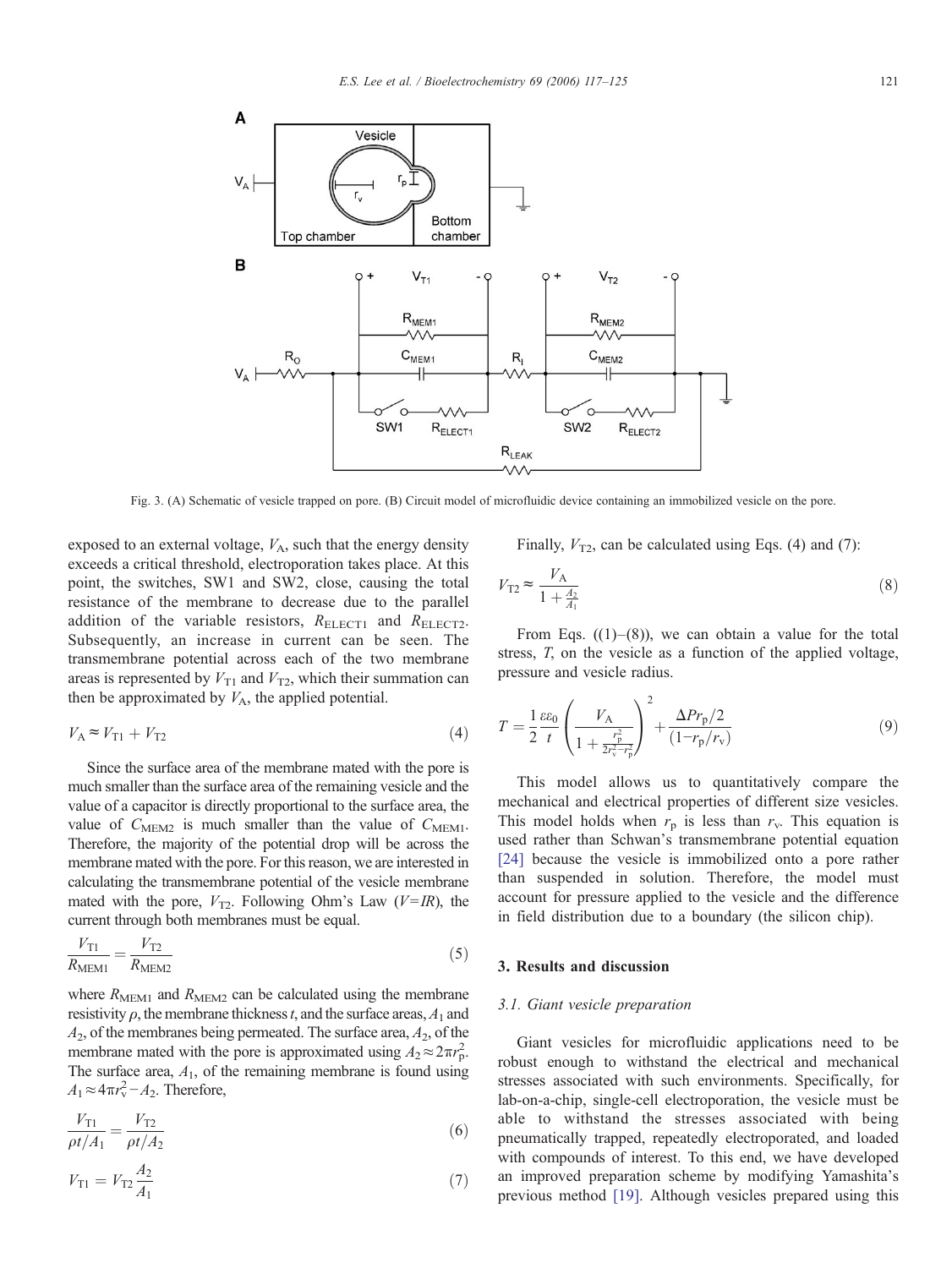<span id="page-5-0"></span>

Fig. 4. (A) Optical image of a giant vesicle (10 μm diameter) approaching the pore. (B) Optical image of the giant vesicle immobilized on the pore.

previous method are able to contain a modest salt concentration due to the attachment of poly(ethylene glycol) to the membrane, these vesicles tend to shrivel in shape. We found that including a polyelectrolyte (poly tetrapropylammonium acrylate) in the first vesicle composition appears to favorably bias the osmotic pressure in the vesicle, keeping sufficient tension on the vesicle membrane while it is subject to both pressure gradients (for trapping) and electric fields (for electroporation). By changing the difference in refractive index with respect to the external buffer, the polymer may also improve contrast in an optical microscope. The polymer also serves as a buffer inside the vesicle, in addition to the glutarate both inside and outside the vesicle, keeping the pH at about 7.

Analytes can be loaded into the vesicle either during the hydration step [\[19\]](#page-8-0) or more efficiently by including it in the lipid film, as long as it is stable in the solvent used for the lipid. This was investigated using Alexa Fluor 488 dye. In the first vesicle composition, although the dye in the dry lipid film resulted in strong fluorescence intensity, some but not all vesicles contained dye, suggesting that the dye was not well dispersed or that some vesicles sealed more quickly than others (an observed correlation between vesicle size and fluorescence intensity supports the latter). In the second preparation method, we found that using this hydrophilic dye in an ethanol-based lipid solution, rather than a chloroform-based lipid solution, substantially improved the mixing of the two materials, greatly enhancing the reproducibility of large-scale preparations of giant vesicles containing analytes, such as dye.



Fig. 5. (A) Typical input voltage (InV) and output current (OutI) as a function of time for a giant vesicle prepared using the first scheme and (B) typical input voltage (InV) and output current (OutI) as a function of time for a giant vesicle prepared using the second scheme. (C) Output current versus input voltage for the same giant vesicle prepared using the first method, and (D) output current versus input voltage for the same giant vesicle prepared using the second method. In all cases, a constant RLEAK was subtracted out from the output current.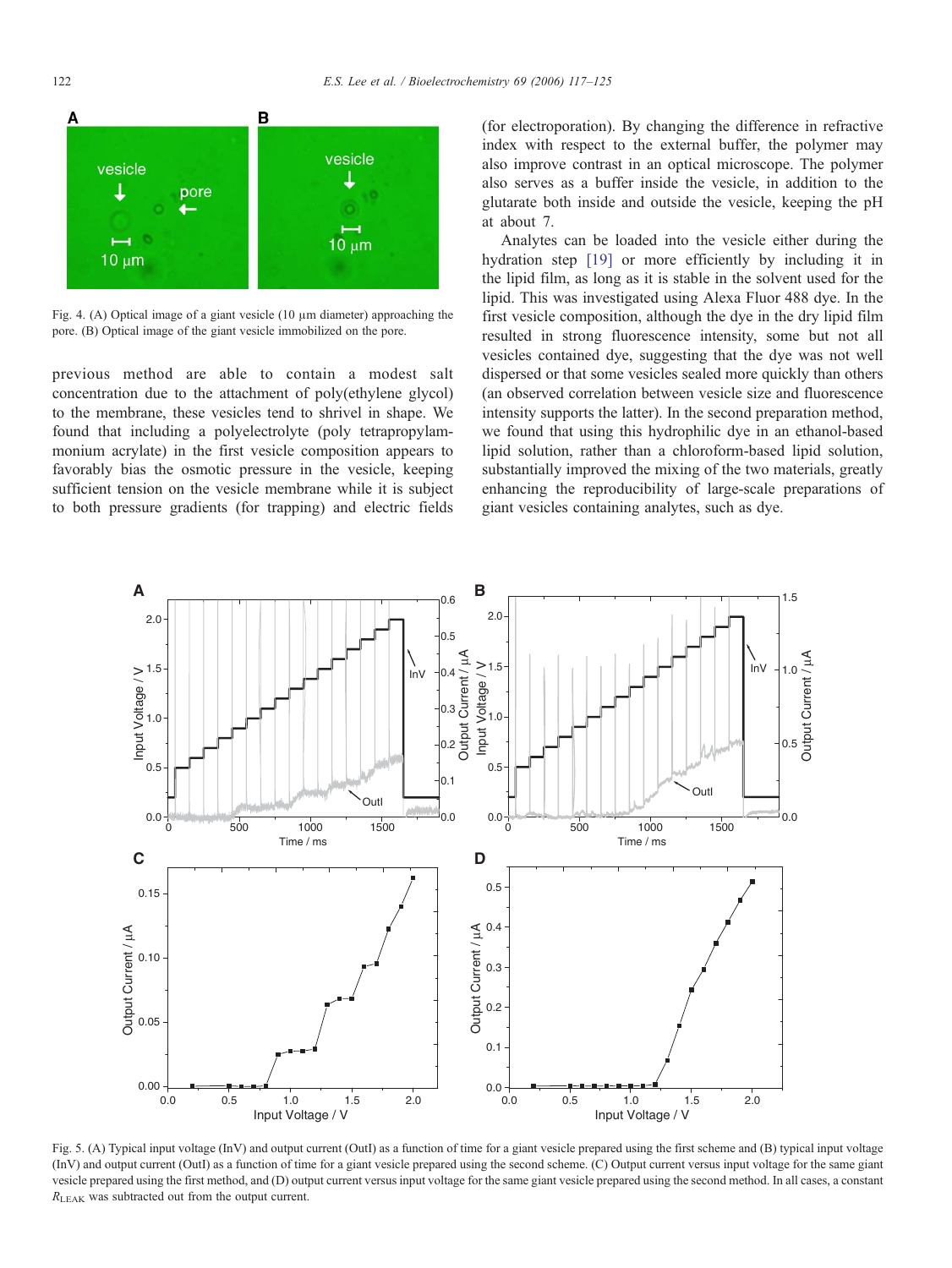<span id="page-6-0"></span>

Fig. 6. Typical input voltage (InV), output current (OutI) and fluorescence intensity (FL) for a single trapped giant vesicle as a function of time. Magnified inset (top right corner) shows increase in output current due to electroporation.

#### 3.2. Trapping and electrical response

Vesicles were trapped on the pore using pressures less than 0.7 N/cm<sup>2</sup>. When trapped, the only current path in the device is through the seal between the vesicle and the pore in the nitride membrane. Therefore, upon trapping, the resistance increases by approximately a factor of 10, demonstrating that the membrane resistance is much larger than impedance contributions from the bulk solution and electrodes. When an applied voltage induced electroporation, a significant increase in the current was seen, resulting from an increase in vesicle membrane permeability. [Fig. 4\(](#page-5-0)A,B) are optical images of a giant vesicle before and after trapping.

A voltage waveform was generated that incremented from 0.5 to 2 V. The pulse duration and height of each incremental step were 100 ms and 0.1 V, respectively. As electroporation induced membrane permeability, a significant increase in the current was seen. We found the applied voltage needed to induce electroporation for five vesicles prepared using the first scheme was  $V_A = 0.92 \pm 0.08$  V. The pressure used to immobilize vesicles from the first preparation method was  $\Delta P = 0.36 \pm 0.23$  N/cm<sup>2</sup>, and the vesicle diameters were  $d= 18.0 \pm 4.9 \,\mu$ m. Comparatively, the applied voltage needed for electroporation for five vesicles prepared using the second scheme was  $V_A = 1.20 \pm 0.08$  V and the trapping pressure was  $\Delta P = 0.27 \pm 0.06$  N/cm<sup>2</sup>. All trapped vesicles were between 10–25 μm in diameter, with a mean and standard deviation of  $d=13.0 \mu m$  and 0.90  $\mu m$ , respectively. From these results, we found the applied voltage required to induce breakdown varied significantly between compositions. [Fig. 5\(](#page-5-0)A,B) illustrate typical electrical responses over time. The seal between the vesicle and the pore is not perfect; there is a small current path due to leakage around the vesicle, as shown in [Fig. 3\(](#page-4-0)B). By measuring the resistance due to this leakage,  $R_{\text{LEAK}}$ , at low voltages for each vesicle and assuming  $R_{\text{LEAK}}$  is constant, [Fig. 5](#page-5-0)(A,B) show output current responses where an  $R_{\text{LEAK}}$  on the order of 3–4 M $\Omega$  is subtracted out.  $R_{\text{LEAK}}$  is a function of electrochemical effects and vesicle deformation during electroporation; however, we assume it is constant in the experimental data. For this reason, the fluorescence intensity was also monitored to visually verify electroporation. To clearly visualize the increase in current due to electroporation, [Fig. 5](#page-5-0)(C, D) show output current versus input voltage corresponding to [Fig. 5](#page-5-0)(A,B). [Fig. 5\(](#page-5-0)C,D) could also be used to calculate the variable resistances due to electroporation,  $R_{\text{ELECT1}}$  and  $R_{\text{ELECT2}}$ (illustrated in [Fig. 3](#page-4-0)(B)), by fitting a line to the curve and taking the inverse of the slope of the line,  $m$ , where

$$
R_{\text{ELECT}} = \frac{1}{m} = \frac{\Delta V}{\Delta I}.
$$
\n(10)

We measured an  $R_{\text{ELECT}}$  of about 1 M $\Omega$ . Also, we estimate the membrane capacitance to be on the order of 1 pF, assuming a capacitance per unit area of 1  $\mu$ F/cm<sup>2</sup> [\[25\]](#page-8-0) suggesting a rapid charging time scale of 1 μs. We are interested in resolving changes in current during a 100 ms pulse, which are readily measured using our experimental setup, which has a resolution of approximately 70 μs. The time variations in the current in [Fig. 5](#page-5-0) are much slower than this, suggesting that the membrane itself is changing slowly under the applied load.

In addition to electrical evidence of electroporation, the fluorescence intensity was also measured to verify release of an analyte, such as a dye, during electroporation. Images were captured (two images per second), and the fluorescence intensity was subsequently measured by integrating the signal



Fig. 7. (A) Light profile across vesicle before electroporation (BE) and light profile across vesicle after electroporation (AE). (B) Fluorescence image of a giant vesicle immobilized on the pore before electroporation, and (C) fluorescence image of the giant vesicle after electroporation, demonstrating dimming due to the release of dye from electroporation.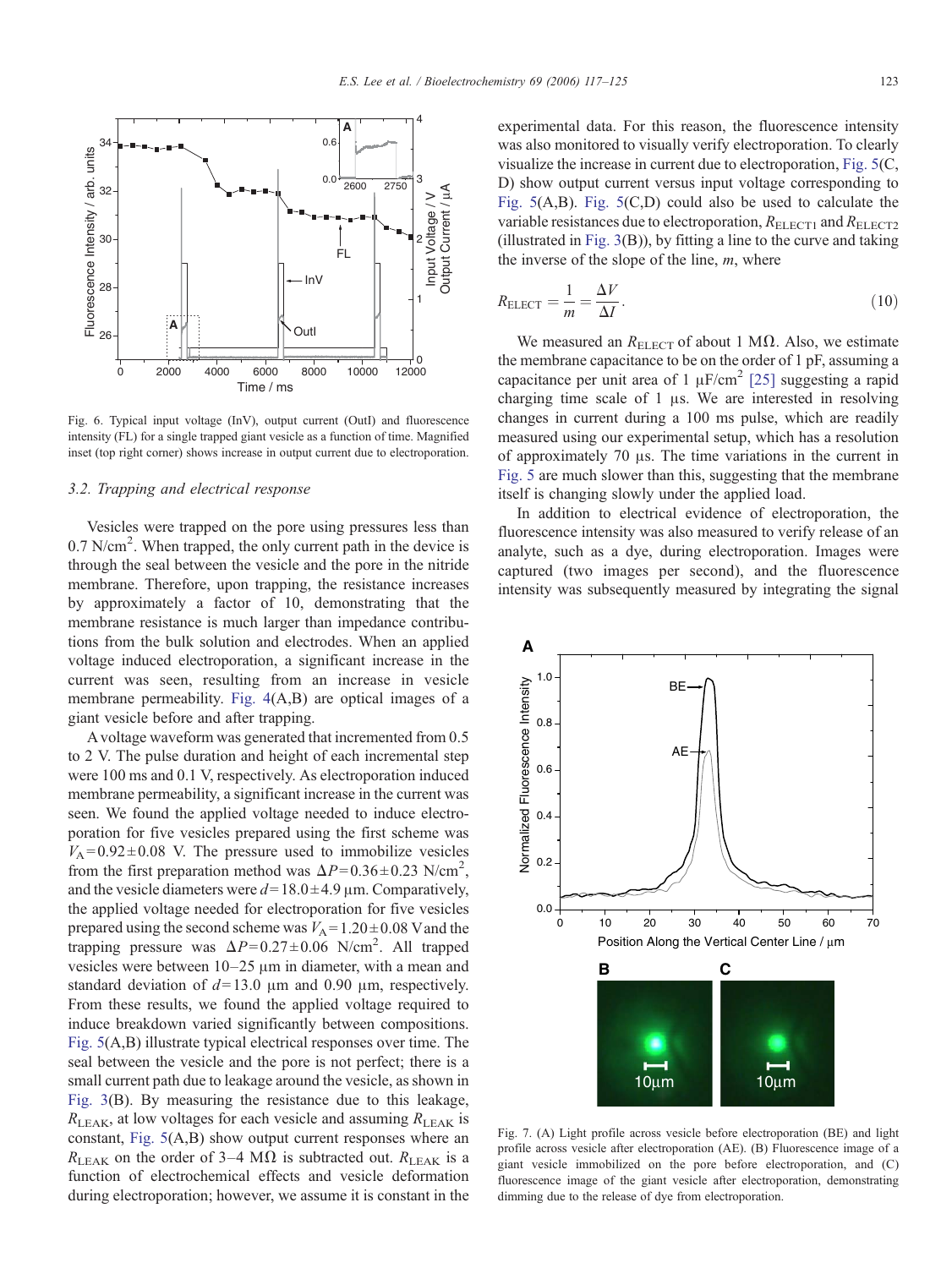<span id="page-7-0"></span>Table 1

Experimental data used in theoretical energy-based model presented in Section 2.6, where  $V_a$  is the external voltage applied,  $V_T$  is the transmembrane potential,  $\Delta P$  is the applied pressure across the vesicle, d is the diameter of the vesicle,  $T<sub>M</sub>$  is the mechanical energy stored per unit area of the vesicle membrane,  $T<sub>E</sub>$  is the electrical energy stored per unit area of the vesicle membrane, and T is the total energy stored per unit area of the vesicle membrane

| Composition       |      | (V)  | (V)  | $\Delta P$ (N/cm <sup>2</sup> ) | $d$ (µm) | $\Gamma_{\rm M}$ (mJ/m <sup>2)</sup> | $T_{\rm E}$ (mJ/m <sup>2</sup> ) | (mJ/m <sup>2</sup> ) |
|-------------------|------|------|------|---------------------------------|----------|--------------------------------------|----------------------------------|----------------------|
| PEGDOPE: lecithin | Mean | 0.92 | 0.86 | 0.36                            | 18.0     | 8.4                                  | 1.8                              | 10.2                 |
|                   | S.D. | 0.08 | 0.06 | 0.23                            | 4.9      | 5.2                                  | 0.27                             | 5.0                  |
| PEGDSPE: lecithin | Mean | .    |      | 0.27                            | 13.0     | $\overline{ }$<br>1.6                | 2.9                              | 10.5                 |
|                   | S.D. | 0.08 | 0.09 | 0.06                            | 0.90     | 1.8                                  | 0.48                             | 1.8                  |

over the image [\(Fig. 6](#page-6-0)). In addition, the overall intensity in [Fig.](#page-6-0) [7](#page-6-0) was calculated by taking a light profile across the vesicle shown in [Fig. 7](#page-6-0) in the vertical direction. The increase in current during each pulse, the corresponding decrease in fluorescence intensity after each pulse ([Fig. 6](#page-6-0)), and the overall intensity decrease ([Fig. 7\)](#page-6-0) demonstrate both electrical and optical evidence of electroporation. The vesicles did not release all of their dye after a given pulse, signifying that electroporation was reversible and the membrane eventually resealed after the application of the pulses. In general, while there may be a slight decrease in size as a result of electroporation, we found that there was no major change in the size and shape of the vesicle [\[26\]](#page-8-0). The intensity decrease is uniform over the entire vesicle, suggesting that it consists of a single compartment.

#### 3.3. Comparison using theoretical model

Since the electrical and mechanical parameters (i.e., transmembrane potentials and applied pressures) varied for both vesicle compositions, the model of the stored energy in the membrane, presented in Section 2.6, was used to objectively compare the mechanical and electrical performance of the two vesicle compositions in our microfluidic device. The experimental data used in this model are summarized in Table 1. We found that there was no statistical difference in the energy required to induce electroporation between the two vesicle compositions. For the first composition, the energy to induce breakdown, T, was  $10.2 \pm 5.0$  mJ/m<sup>2</sup>. For the second composition, the mean energy to induce breakdown was 10.5  $\pm 1.8$  mJ/m<sup>2</sup>.

Interestingly, we found the electrical and mechanical energy contributions varied significantly for the two compositions. The critical electrical energy  $T<sub>E</sub>$ , to induce breakdown was  $1.8 \pm 0.27$  mJ/m<sup>2</sup> for the first vesicle composition, but 2.9  $\pm 0.48$  mJ/m<sup>2</sup> for the second vesicle composition. These data lead us to believe that the vesicles made using the second preparation method are able to withstand more electrical stress than the vesicles made using the first method. In addition, we found the mechanical component,  $T_M$ , of the energy to induce breakdown was  $8.4 \pm 5.2$  mJ/m<sup>2</sup> for the first vesicle composition, and  $7.6 \pm 1.8$  mJ/m<sup>2</sup> for the second vesicle composition. This demonstrates that both vesicle compositions were statistically similar in the amount of mechanical stress they were able to withstand. It is difficult to discern at this stage whether these differences are due to chemical composition, vesicle size, or applied pressure. However, we found that our model provided consistent results, and both vesicle preparation

methods presented here are suitable for manipulation in a microfluidic environment.

## 4. Conclusion

We have developed an improved preparation of giant vesicles that can be prepared easily and are robust enough to withstand simultaneous application of hydrostatic pressure and a strong electric field, as well as the relatively sharp edges frequently inherent to microfluidic designs. With these vesicles, we can controllably handle and electrically monitor picoliter volumes in a microfluidic environment. We have presented two versions of the preparation method and compared their performance in our prototype device platform. We have shown that these vesicles can be guided, trapped, and electroporated multiple times on a microfluidic electroporation chip, allowing for transfer of analytes, such as dye, from their confined environment.

The results in this study are the first steps towards a microfluidic sample management platform in which giant vesicles, robust enough to be utilized as picoliter reaction containers, are moved and manipulated by an electrical feedback control system between a number of sample loading stations, at which analytes are trapped in vesicles formed on the chip, combined with other encapsulated analytes, or released to initiate reaction, separation, or detection. While many tasks remain to integrate all of these functions and demonstrate reliability, we have shown that several of the key steps toward this new method to handle picoliter volumes in a microfluidic context are attainable through the electroporation of giant vesicles.

## Acknowledgements

This work was performed by Sandia National Laboratories for the United States Department of Energy under contract DE-AC04-94AL85000. The authors acknowledge funding from Sandia Laboratory Directed Research and Development grants. The authors would also like to thank Ruben Diaz for fabrication of the chips, Bruce Mosier and Janson Wu for their assistance with the pressure measurements, and Carl Arft for his expertise in Matlab.

## References

[1] T. Henkel, M. Bermig, M. Kielpinski, A. Grodrian, J. Metze, J.M. Kohler, Chip modules for generation and manipulation of fluid segments for micro serial flow processes, Chem. Eng. J. 101 (2004) 439–445.